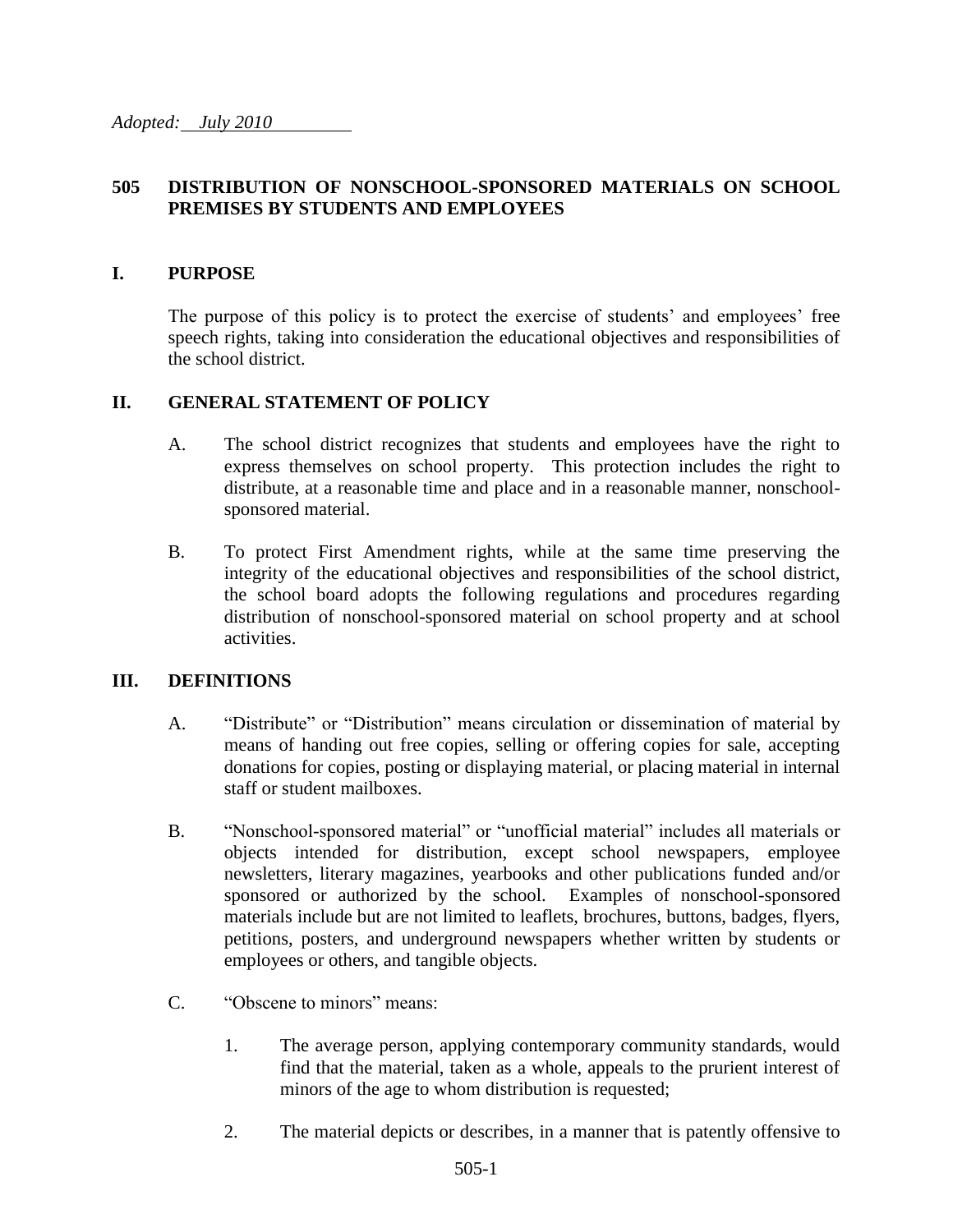prevailing standards in the adult community concerning how such conduct should be presented to minors of the age to whom distribution is requested, sexual conduct such as intimate sexual acts (normal or perverted), masturbation, excretory functions, or lewd exhibition of the genitals; and

- 3. The material, taken as a whole, lacks serious literary, artistic, political, or scientific value for minors.
- D. "Minor" means any person under the age of eighteen (18).
- E. "Material and substantial disruption" of a normal school activity means:
	- 1. Where the normal school activity is an educational program of the district for which student attendance is compulsory, "material and substantial disruption" is defined as any disruption which interferes with or impedes the implementation of that program.
	- 2. Where the normal school activity is voluntary in nature (including, without limitation, school athletic events, school plays and concerts, and lunch periods) "material and substantial disruption" is defined as student rioting, unlawful seizures of property, conduct inappropriate to the event, participation in a school boycott, demonstration, sit-in, stand-in, walk-out, or other related forms of activity.

In order for expression to be considered disruptive, there must exist specific facts upon which the likelihood of disruption can be forecast, including past experience in the school, current events influencing student activities and behavior, and instances of actual or threatened disruption relating to the written material in question.

- F. "School activities" means any activity sponsored by the school including, but not limited to, classroom work, library activities, physical education classes, official assemblies and other similar gatherings, school athletic contests, band concerts, school plays and other theatrical productions, and in-school lunch periods.
- G. "Libelous" is a false and unprivileged statement about a specific individual that tends to harm the individual's reputation or to lower that individual in the esteem of the community.

## **IV. GUIDELINES**

- A. Students and employees of the school district have the right to distribute, at reasonable times and places as set forth in this policy, and in a reasonable manner, nonschool-sponsored material.
- B. Requests for distribution of nonschool-sponsored material will be reviewed by the administration on a case-by-case basis. However, distribution of the materials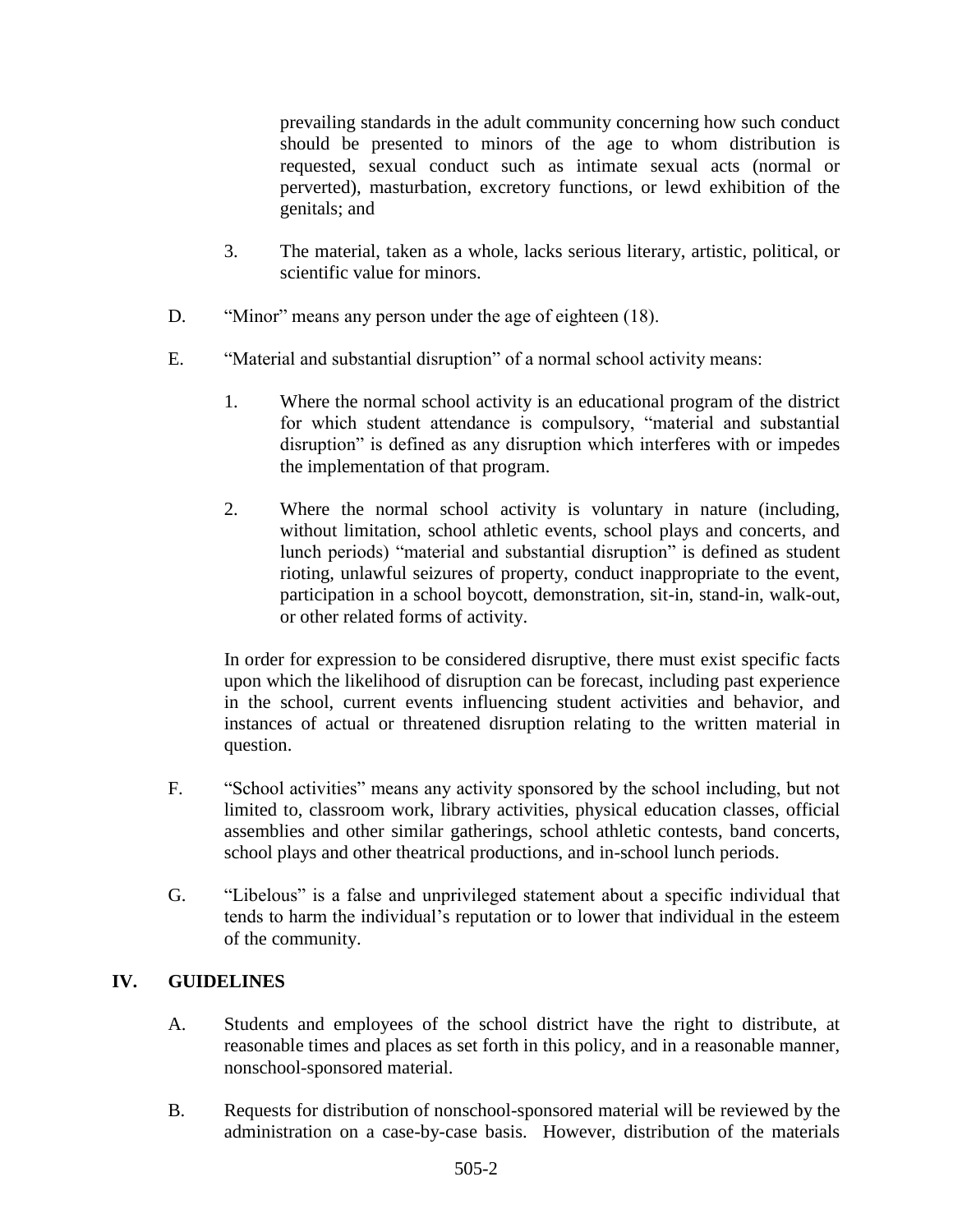listed below is always prohibited. Material is prohibited that:

- 1. is obscene to minors;
- 2. is libelous or slanderous;
- 3. is pervasively indecent or vulgar or contains any indecent or vulgar language or representations, with a determination made as to the appropriateness of the material for the age level of students to which it is intended;
- 4. advertises or promotes any product or service not permitted to minors by law;
- 5. advocates violence or other illegal conduct;
- 6. constitutes insulting or fighting words, the very expression of which injures or harasses other people (e.g., threats of violence, defamation of character or of a person's race, religious or ethnic origin);
- 7. presents a clear and present likelihood that, either because of its content or the manner of distribution, it will cause a material and substantial disruption of the proper and orderly operation and discipline of the school or school activities, will cause the commission of unlawful acts or the violation of lawful school regulations.
- C. Distribution by students and employees of nonschool-sponsored materials on school district property are subject to reasonable time, place, and manner restrictions set forth below. In making decisions regarding the time, place, and manner of distribution, the administration will consider factors including, but not limited to, the following:
	- 1. whether the material is educationally related;
	- 2. the extent to which distribution is likely to cause disruption of or interference with the school district's educational objectives, discipline, or school activities;
	- 3. whether the materials can be distributed from the office or other isolated location so as to minimize disruption of traffic flow in hallways;
	- 4. the quantity or size of materials to be distributed;
	- 5. whether distribution would require assignment of school district staff, use of school district equipment, or other resources;
	- 6. whether distribution would require that nonschool persons be present on the school grounds;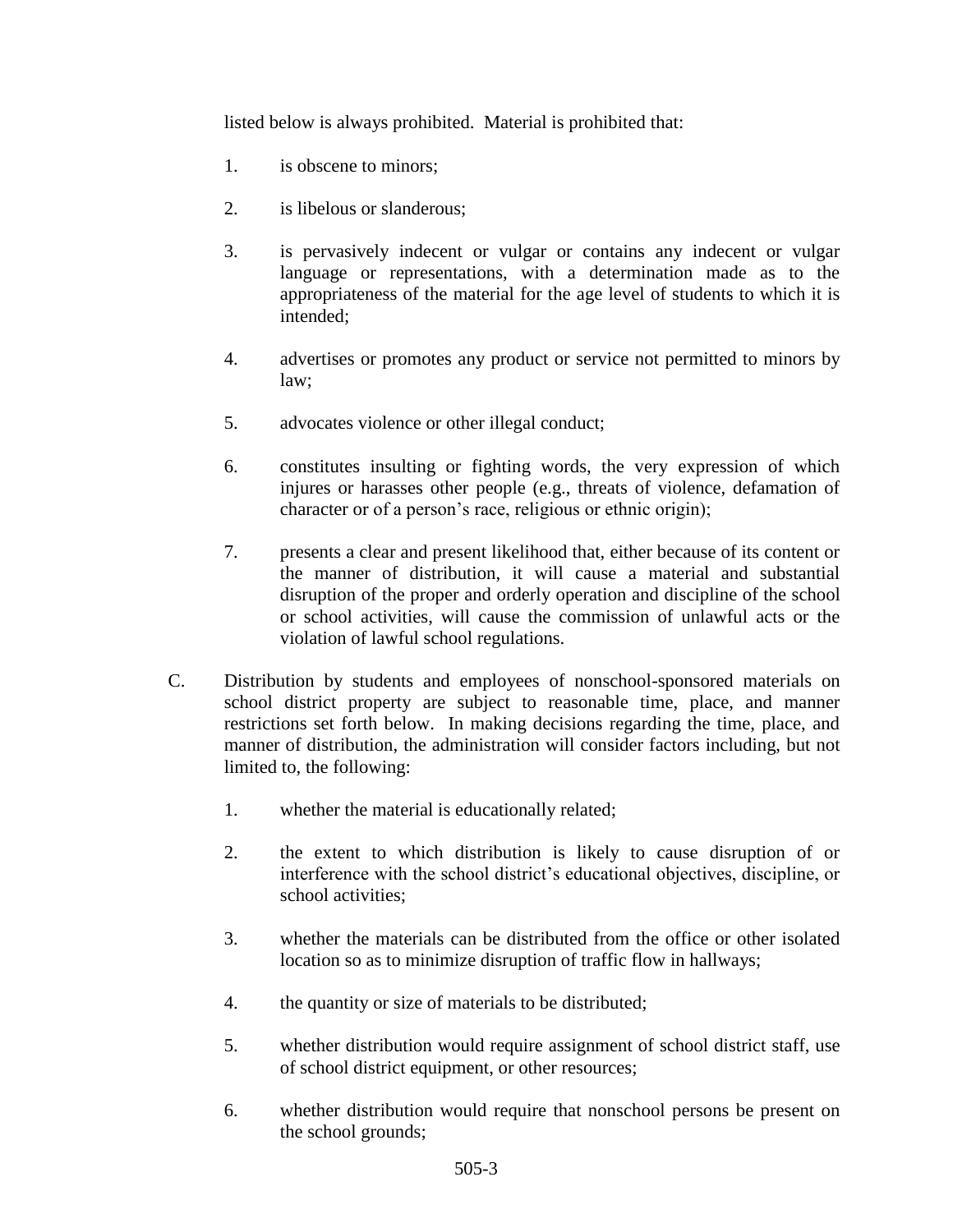7. whether the materials are a solicitation for goods or services not requested by the recipients.

## **V. TIME, PLACE, AND MANNER OF DISTRIBUTION**

- A. No nonschool-sponsored material shall be distributed during and at the place of a normal school activity if it is reasonably likely to cause a material and substantial disruption of that activity.
- B. Distribution of nonschool-sponsored material is prohibited when it blocks the safe flow of traffic within corridors and entrance ways of the school, and school parking lots. Distribution shall not impede entrance to or exit from school premises in any way.
- C. No one shall coerce a student or staff member to accept any publication.
- D. The time, place, and manner of distribution will be solely within the discretion of the administration, consistent with the provisions of this policy.

## **VI. PROCEDURES**

- A. Any student or employee wishing to distribute (as defined in this policy) nonschool- sponsored material must first submit for approval a copy of the material to the principal at least 24 hours in advance of desired distribution time, together with the following information:
	- 1. Name and phone number of the person submitting the request and, if a student, the room number of his or her first-period class.
	- 2. Date(s) and time(s) of day intended for distribution.
	- 3. Location where material will be distributed.
	- 4. If intended for students, the grade(s) of students to whom the distribution is intended.
- B. Within one school day, the principal will review the request and render a decision. In the event that permission to distribute the material is denied or limited, the person submitting the request should be informed in writing of the reasons for the denial or limitation.
- C. If the person submitting the request does not receive a response within one school day, the person shall contact the office to verify that the lack of response was not due to an inability to locate the person.
- D. If the person is dissatisfied with the decision of the principal, the person may submit a written request for appeal to the superintendent. If the person does not